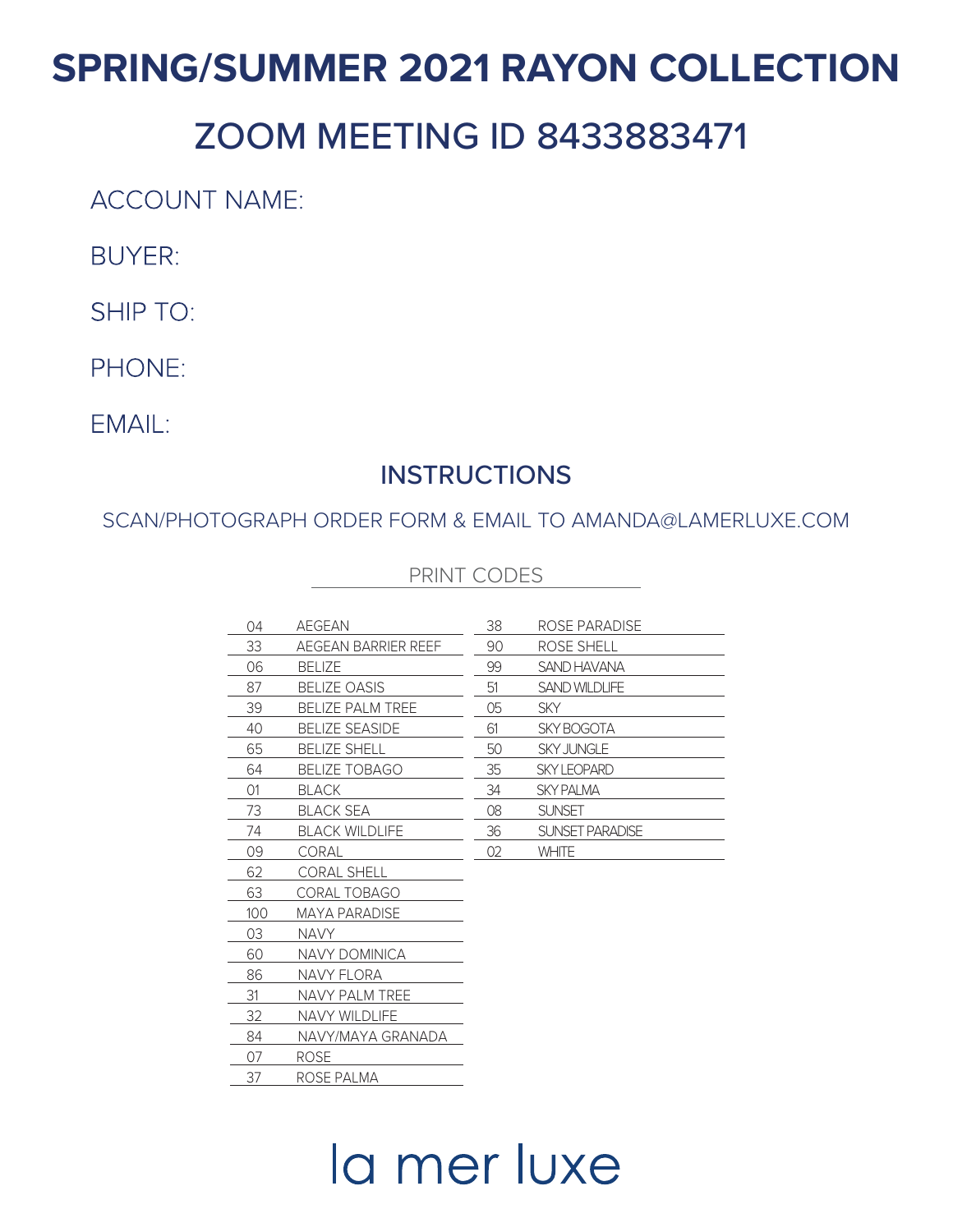

A51 - 3/4 SLV EMILY DRESS \$38

| PRINT | XS   S | M |  | XL DELIVERY |
|-------|--------|---|--|-------------|
|       |        |   |  |             |
|       |        |   |  |             |
|       |        |   |  |             |
|       |        |   |  |             |



A12 - 3/4 SLV LAYLA DRESS \$38

| PRINT $ XS S $ |  | M | $\mathbf{I}$ | XL DELIVERY |
|----------------|--|---|--------------|-------------|
|                |  |   |              |             |
|                |  |   |              |             |
|                |  |   |              |             |
|                |  |   |              |             |



A83 - SL PENNY DRESS \$34

| PRINT | xs s | м |  | L   XL   DELIVERY |
|-------|------|---|--|-------------------|
|       |      |   |  |                   |
|       |      |   |  |                   |
|       |      |   |  |                   |
|       |      |   |  |                   |



| PRINT | $XS \mid S$ | м |  | XL DELIVERY |
|-------|-------------|---|--|-------------|
|       |             |   |  |             |
|       |             |   |  |             |
|       |             |   |  |             |
|       |             |   |  |             |



A82 - SS TINA DRESS \$36

| $PRINT$ $ XS S$ |  | м | $\mathbf{L}$ | XL DELIVERY |
|-----------------|--|---|--------------|-------------|
|                 |  |   |              |             |
|                 |  |   |              |             |
|                 |  |   |              |             |
|                 |  |   |              |             |



A02 - SL LILLY DRESS \$34

| PRINT | $xs \mid s$ | м | Ι. | XL DELIVERY |
|-------|-------------|---|----|-------------|
|       |             |   |    |             |
|       |             |   |    |             |
|       |             |   |    |             |
|       |             |   |    |             |



A22 - 3/4 SLV BITSY ROMPER \$36

| PRINT XSS |  | м |  | L   XL   DELIVERY |
|-----------|--|---|--|-------------------|
|           |  |   |  |                   |
|           |  |   |  |                   |
|           |  |   |  |                   |
|           |  |   |  |                   |



A85 - 3/4 SLV PAILSEY MIDI \$42

| PRINT $ XS S $ |  | M |  | L   XL   DELIVERY |
|----------------|--|---|--|-------------------|
|                |  |   |  |                   |
|                |  |   |  |                   |
|                |  |   |  |                   |
|                |  |   |  |                   |



A18 - SL WILLA MIDI \$38

| PRINT | $ xs $ s | М |  | XL DELIVERY |
|-------|----------|---|--|-------------|
|       |          |   |  |             |
|       |          |   |  |             |
|       |          |   |  |             |
|       |          |   |  |             |



A19 - SL ALICE DRESS \$39

| PRINT | xs s | м | L. | XL DELIVERY |
|-------|------|---|----|-------------|
|       |      |   |    |             |
|       |      |   |    |             |
|       |      |   |    |             |
|       |      |   |    |             |



A45 - STRAPLESS RAINA ROMPER \$34

| PRINT   XS | $S$ . | М | ı. | XL DELIVERY |
|------------|-------|---|----|-------------|
|            |       |   |    |             |
|            |       |   |    |             |
|            |       |   |    |             |
|            |       |   |    |             |



| PRINT | $XS$ $S$ | м |  | XL DELIVERY |
|-------|----------|---|--|-------------|
|       |          |   |  |             |
|       |          |   |  |             |
|       |          |   |  |             |
|       |          |   |  |             |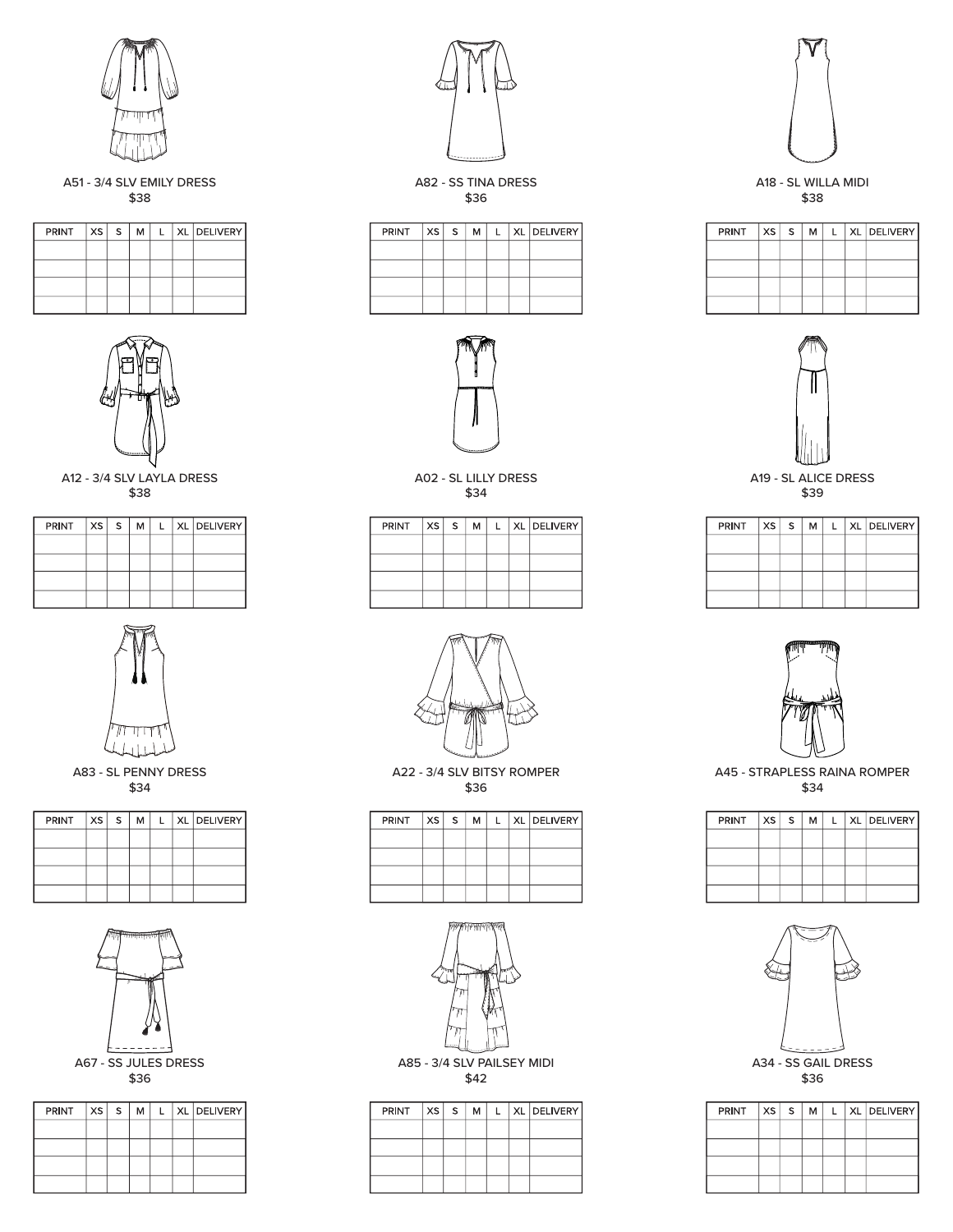

L44 - SL AUGUSTA TOP \$32

| PRINT XS S |  | M | $\mathbf{L}$ | XL DELIVERY |
|------------|--|---|--------------|-------------|
|            |  |   |              |             |
|            |  |   |              |             |
|            |  |   |              |             |
|            |  |   |              |             |



L08T - SST MONICA TOP \$32

| $PRINT$ $ XS S$ |  | м | $\mathbf{I}$ | XL DELIVERY |
|-----------------|--|---|--------------|-------------|
|                 |  |   |              |             |
|                 |  |   |              |             |
|                 |  |   |              |             |
|                 |  |   |              |             |



A44 - 3.4 SLV ASHBY DRESS \$38

| PRINT XS S |  | м | L | XL DELIVERY |
|------------|--|---|---|-------------|
|            |  |   |   |             |
|            |  |   |   |             |
|            |  |   |   |             |
|            |  |   |   |             |



A14 - 3/4 SLV VENCE DRESS \$36

| PRINT   XS   S |  | м | $\mathbf{L}$ | XL DELIVERY |
|----------------|--|---|--------------|-------------|
|                |  |   |              |             |
|                |  |   |              |             |
|                |  |   |              |             |
|                |  |   |              |             |



L48 - 3/4 SLV AUGUSTA TOP \$33

| PRINT | x <sub>S</sub> | S. | м | L. | XL   DELIVERY |
|-------|----------------|----|---|----|---------------|
|       |                |    |   |    |               |
|       |                |    |   |    |               |
|       |                |    |   |    |               |
|       |                |    |   |    |               |



A08T - SST MONICA DRESS \$37

| PRINT | $xs \,   \, s$ | м |  | XL DELIVERY |
|-------|----------------|---|--|-------------|
|       |                |   |  |             |
|       |                |   |  |             |
|       |                |   |  |             |
|       |                |   |  |             |



A17 - 3/4 SLV ASHBY MAXI \$42

| $PRINT$ $ XS S$ |  | м |  | L   XL   DELIVERY |
|-----------------|--|---|--|-------------------|
|                 |  |   |  |                   |
|                 |  |   |  |                   |
|                 |  |   |  |                   |
|                 |  |   |  |                   |



L16 - 3/4 SLV SUSAN TOP \$33

| PRINT XS S |  | м | $\mathsf{L}$ : | XL DELIVERY |
|------------|--|---|----------------|-------------|
|            |  |   |                |             |
|            |  |   |                |             |
|            |  |   |                |             |
|            |  |   |                |             |



A06 - SL AUGUSTA DRESS \$34

| PRINT XS S |  | м | $\mathbf{L}$ | XL DELIVERY |
|------------|--|---|--------------|-------------|
|            |  |   |              |             |
|            |  |   |              |             |
|            |  |   |              |             |
|            |  |   |              |             |



A20T - SST MONICA MAXI \$42

| PRINT XS S |  | м |  | L   XL   DELIVERY |
|------------|--|---|--|-------------------|
|            |  |   |  |                   |
|            |  |   |  |                   |
|            |  |   |  |                   |
|            |  |   |  |                   |



L20 - 3/4 SLV VENCE TOP \$33

| PRINT | xs | S | М | L | XL DELIVERY |
|-------|----|---|---|---|-------------|
|       |    |   |   |   |             |
|       |    |   |   |   |             |
|       |    |   |   |   |             |
|       |    |   |   |   |             |



\$36

| PRINT | XS   S | м |  | XL   DELIVERY |
|-------|--------|---|--|---------------|
|       |        |   |  |               |
|       |        |   |  |               |
|       |        |   |  |               |
|       |        |   |  |               |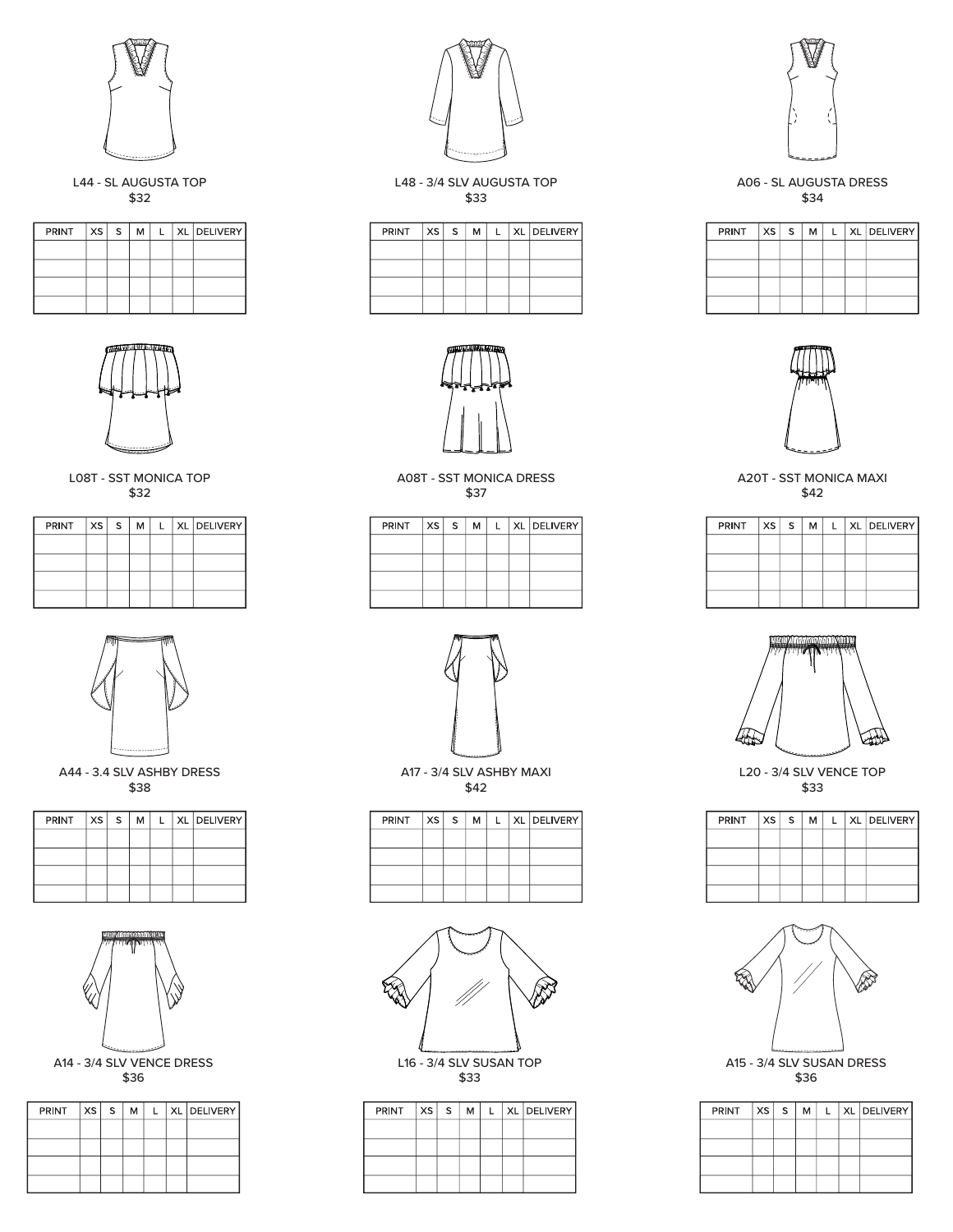

| PRINT | $xs \mid s$ | м | I. | XL DELIVERY |
|-------|-------------|---|----|-------------|
|       |             |   |    |             |
|       |             |   |    |             |
|       |             |   |    |             |
|       |             |   |    |             |



L17 - 3/4 SLV EVERYDAY TOP \$33

| PRINT $ xs s $ |  | M | $\mathbf{1}$ | XL DELIVERY |
|----------------|--|---|--------------|-------------|
|                |  |   |              |             |
|                |  |   |              |             |
|                |  |   |              |             |
|                |  |   |              |             |



E02 - KINSLEY PANT \$32

| PRINT | xs s | M | $\perp$ | XL DELIVERY |
|-------|------|---|---------|-------------|
|       |      |   |         |             |
|       |      |   |         |             |
|       |      |   |         |             |
|       |      |   |         |             |



| PRINT | xs  s | м | $\mathbf{L}$ | XL DELIVERY |
|-------|-------|---|--------------|-------------|
|       |       |   |              |             |
|       |       |   |              |             |
|       |       |   |              |             |
|       |       |   |              |             |



L37 - SL DANA TOP \$32

| PRINT | xs s | м | $\mathbf{L}$ | XL DELIVERY |
|-------|------|---|--------------|-------------|
|       |      |   |              |             |
|       |      |   |              |             |
|       |      |   |              |             |
|       |      |   |              |             |





L53 - SS JOANNA TOP \$33

| PRINT XS S |  | м | $\mathbf{L}$ | XL DELIVERY |
|------------|--|---|--------------|-------------|
|            |  |   |              |             |
|            |  |   |              |             |
|            |  |   |              |             |
|            |  |   |              |             |



| $PRINT$ $ XS S$ |  | м | $\mathbf{I}$ | XL DELIVERY |
|-----------------|--|---|--------------|-------------|
|                 |  |   |              |             |
|                 |  |   |              |             |
|                 |  |   |              |             |
|                 |  |   |              |             |
|                 |  |   |              |             |



| $PRINT$ $ XS S$ |  | м | $\mathbf{L}$ | XL DELIVERY |
|-----------------|--|---|--------------|-------------|
|                 |  |   |              |             |
|                 |  |   |              |             |
|                 |  |   |              |             |
|                 |  |   |              |             |





L03 - SL AMY TOP \$30

| PRINT | xs   s | м | ı. | XL   DELIVERY |
|-------|--------|---|----|---------------|
|       |        |   |    |               |
|       |        |   |    |               |
|       |        |   |    |               |
|       |        |   |    |               |



PRINT



L07T - SST LYNN TOP \$33

| PRINT XS S |  | м | L | XL DELIVERY |
|------------|--|---|---|-------------|
|            |  |   |   |             |
|            |  |   |   |             |
|            |  |   |   |             |
|            |  |   |   |             |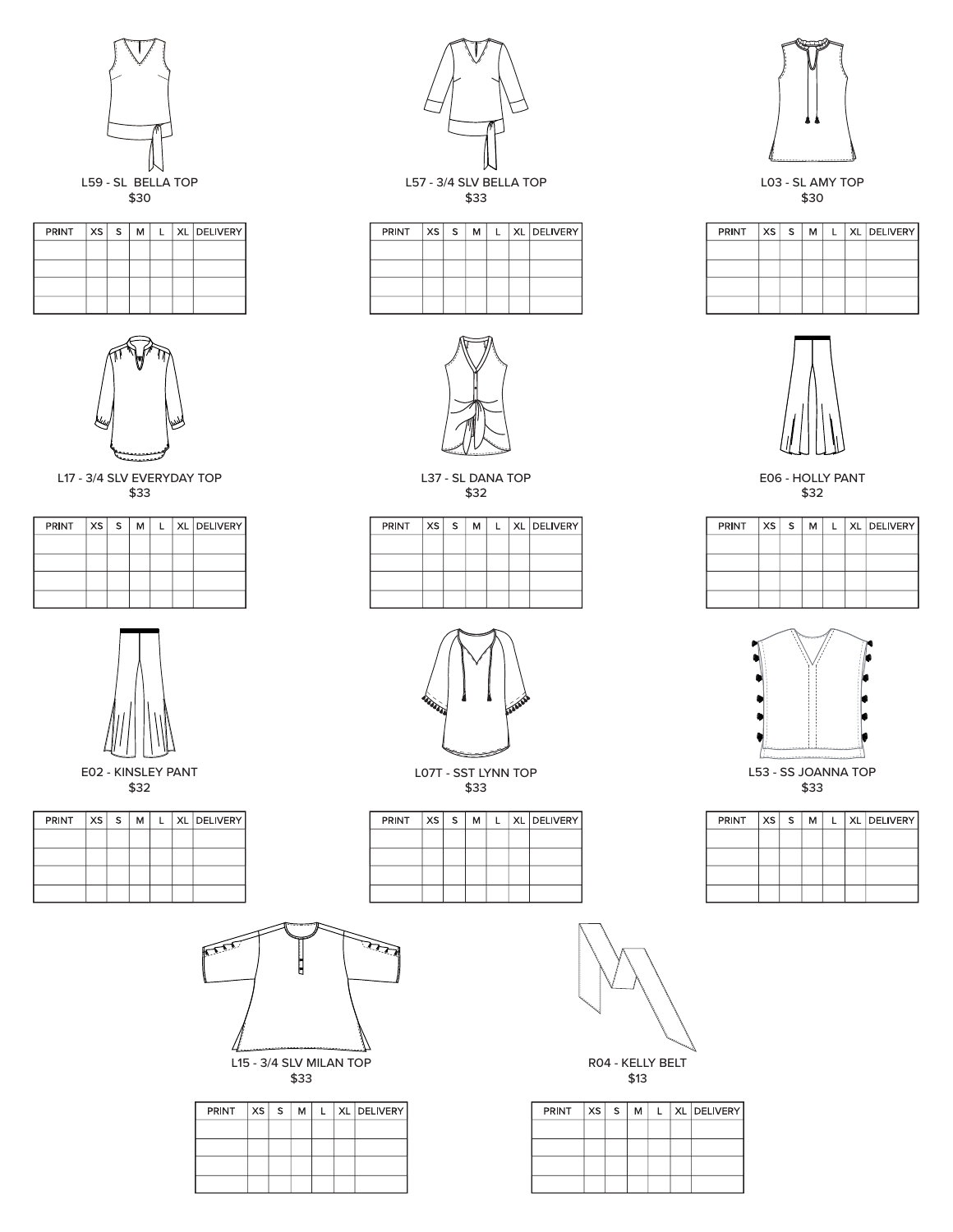

L67 - SL SUSAN TOP \$30

| PRINT | $XS$ $S$ | M | L | XL DELIVERY |
|-------|----------|---|---|-------------|
|       |          |   |   |             |
|       |          |   |   |             |
|       |          |   |   |             |
|       |          |   |   |             |



E01 - WRAP FRONT PANT \$33

| $PRINT$ $ XS S $ |  | M | $\mathbf{1}$ | XL DELIVERY |
|------------------|--|---|--------------|-------------|
|                  |  |   |              |             |
|                  |  |   |              |             |
|                  |  |   |              |             |
|                  |  |   |              |             |



L69 - 3/4 SLV BAILEY TOP \$34

| $PRINT$ $ XS S$ |  |  | XL   DELIVERY |
|-----------------|--|--|---------------|
|                 |  |  |               |
|                 |  |  |               |
|                 |  |  |               |
|                 |  |  |               |



R06 - VERONICA POUCH \$26 - SET OF 2

| $PRINT$ $ XS S$ |  | м | $\mathbf{L}$ | XL   DELIVERY |
|-----------------|--|---|--------------|---------------|
|                 |  |   |              |               |
|                 |  |   |              |               |
|                 |  |   |              |               |
|                 |  |   |              |               |



L41 - SL CHELSEA TOP \$30

| PRINT $ XS S $ |  | M |  | L   XL   DELIVERY |
|----------------|--|---|--|-------------------|
|                |  |   |  |                   |
|                |  |   |  |                   |
|                |  |   |  |                   |
|                |  |   |  |                   |



E13 - DAISY SKIRT \$34

| PRINT   XS   S |  | м | $\mathbf{L}$ | XL   DELIVERY |
|----------------|--|---|--------------|---------------|
|                |  |   |              |               |
|                |  |   |              |               |
|                |  |   |              |               |
|                |  |   |              |               |



L18 - 3/4 SLV SHIRLEY TOP \$33

| PRINT | $XS \mid S$ | м | L. | XL   DELIVERY |
|-------|-------------|---|----|---------------|
|       |             |   |    |               |
|       |             |   |    |               |
|       |             |   |    |               |
|       |             |   |    |               |



R03 - SINGLE LAYER FACE MASK 5/\$25

| PRINT | xs <sub>1</sub> | S. | м | $\mathbf{L}$ | XL DELIVERY |
|-------|-----------------|----|---|--------------|-------------|
|       |                 |    |   |              |             |
|       |                 |    |   |              |             |
|       |                 |    |   |              |             |
|       |                 |    |   |              |             |



L02 - SL HARPER TOP \$30

| PRINT | xs s | м | $\mathbf{L}$ | XL DELIVERY |
|-------|------|---|--------------|-------------|
|       |      |   |              |             |
|       |      |   |              |             |
|       |      |   |              |             |
|       |      |   |              |             |



E12 - KITTY SKIRT \$31

| $PRINT$ $ XS S$ |  | м | $\mathsf{L}$ | XL DELIVERY |
|-----------------|--|---|--------------|-------------|
|                 |  |   |              |             |
|                 |  |   |              |             |
|                 |  |   |              |             |
|                 |  |   |              |             |



L54 - SS ZOE TOP \$31

| PRINT | xs s | M | ı. | XL DELIVERY |
|-------|------|---|----|-------------|
|       |      |   |    |             |
|       |      |   |    |             |
|       |      |   |    |             |
|       |      |   |    |             |